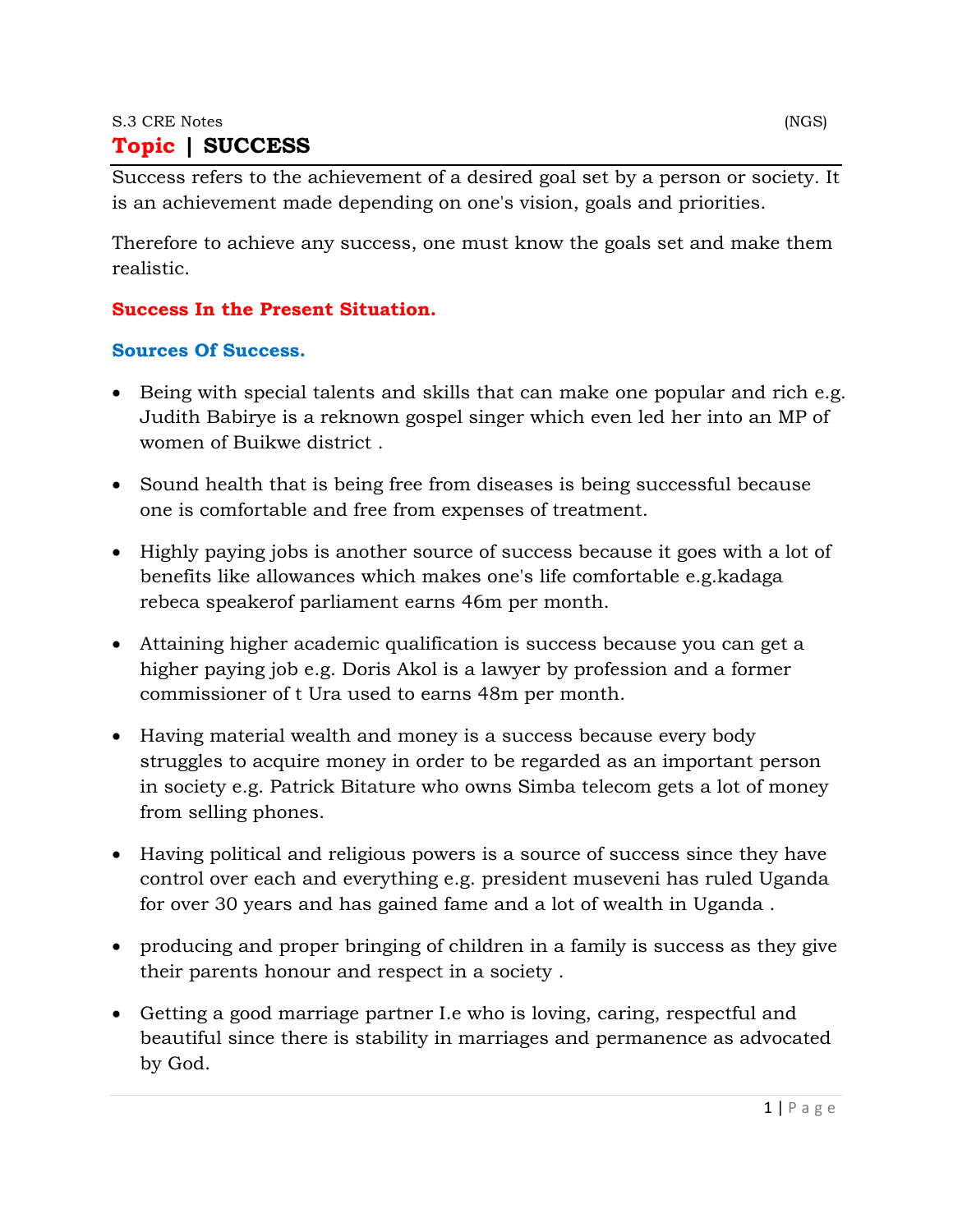- Fear and honour of God i.e. believing and worshipping him is a source of success because it brings everlasting life and joy.
- Getting a scholarship/ government scholarship to pursue higher education is being successful because it reduces on the parent's expenditure on education.
- Powerful preaching with miracles in church is a source of success to that church and its leadership coz it shows God's power working in the church e.g. Miracle centre cathedral under pastor Robert kayanja who performs miracles on a daily basis where the lame walk and the sick get healed of their diseases.
- Defeating one's enemies or opponents also makes such a person successful because he is respected, feared and admired by people e.g. HE Robert kyagulanyi newly elected Mp for /Kyadondo East. He contested with many people like Kantinti and Nkunyingi and won them.
- Being able to cater for one's family i.e meeting the basic needs or life like food, fees, medical care and housing since one ensures good quality of his members.
- Being loved and respected by other members of society is being successful because it creates peace and stability in your family, community and in the country.
- Excelling in exams like scoring 8 in 8 or 10 in 10 or a first class degree at university is a source of success since one's efforts have been rewarded.

## **Limitation To Success Today.**

- Death is a major obstacle to success because it cuts short people's plans e.g. the late Felix Kaweesi, assistant inspector of police who was gunned down by unknown gunmen and died at an age of 43 cutting his plans short.
- Diseases hinder success because they incapacitate or weaken the person working for success e.g. failure to success like former Mp Kyanjo Hussein of Makindye got an attack on the throat was unable to speak and was out of Parliament.
- Accidents of all kinds as long as they destroy/ injure life or property hindering success in life since one is unable to accomplish his goal.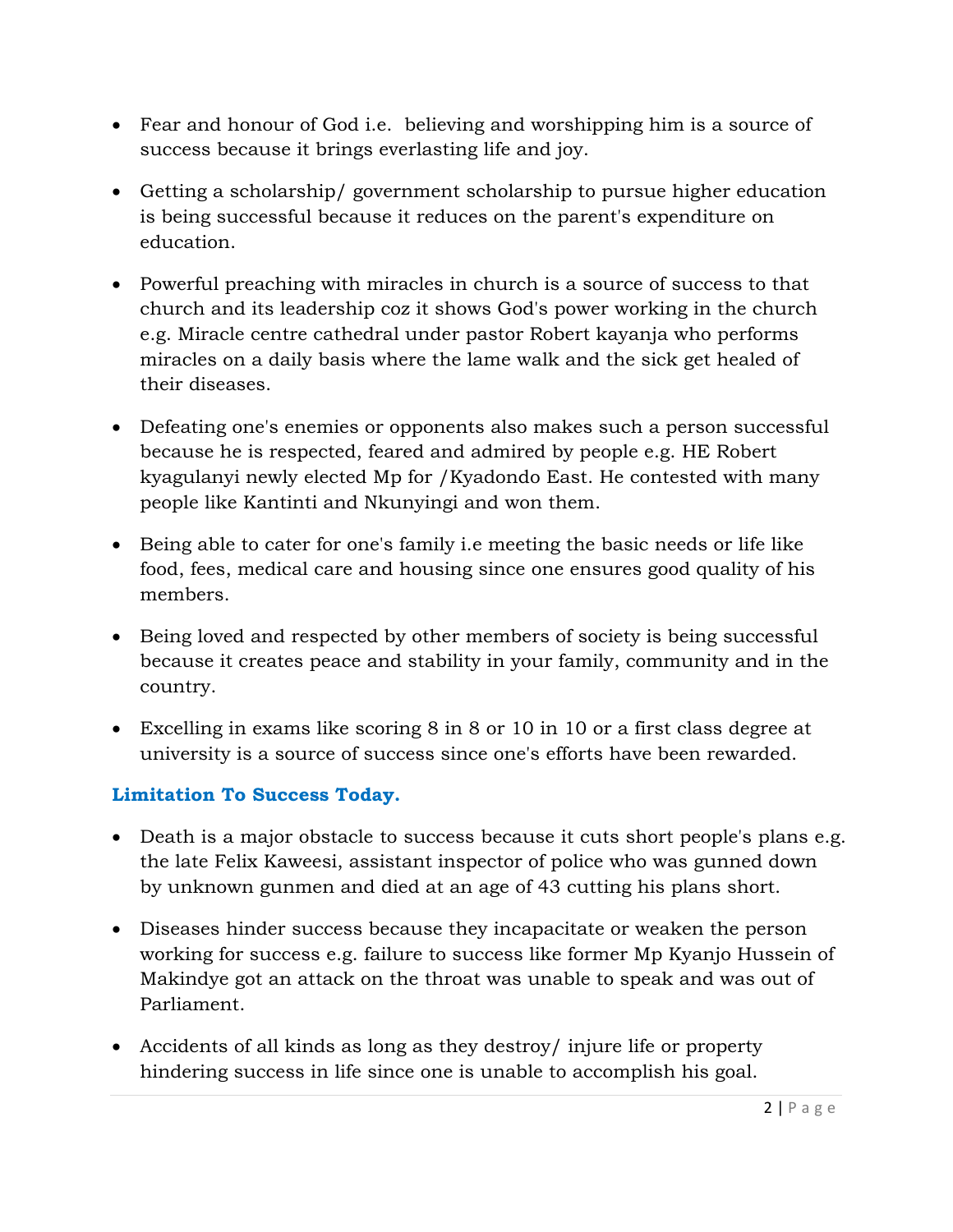- Poverty is a challenge to success because a person can hardly achieve the set goals because most of them need money e.g. building a house.
- The presence of political instabilities like wars, riots and strikes can limit people's success since they destroy lives and property e.g. Kony rebels led by Joseph koni who led to death of many people in North Uganda and destroyed their homes and lives were lost.
- Corruption like embezzlement of funds hinder success because resources of development are diverted to personal use e.g. former minister of works and transport, Hon. Byandala Abraham is suspected for having emblezzed 24b meant for the construction of Katosi- Mukono road.
- Negative attitude towards a certain activity limits one's success because he/she will not achieve her goal.
- Tribalism which deprives people with skills but from other tribes from getting work which leads to unemployment
- Laziness in which some people tend to sympathize with themselves and end up in poverty. This leads to limitation of success .
- Unfaithfulness among marriage partners which may lead to wrangles and conflicts and at times partners loose trust in each other which causes marriage breakups e.g. pastor Kiganda of Christianity centre church divorced his wife Hadija after falling in love with mukwasi a chapatti seller.
- Peer influence can limit success e.g. friend ( bad one) occupies you into bad activities like taking drugs which makes one to drop out of school and you ruin yr future life.
- Low self esteem, this leads to limitations to success e.g. some people are good at some point yet they don't participate because they don't believe in themselves.eg some fear to start business.
- Rivalry e.g. when one takes along time in power and one gets that position they do evil practices in order to remain in power like killing opponents which makes cut's short their plans.

#### **Benefits Of Success.**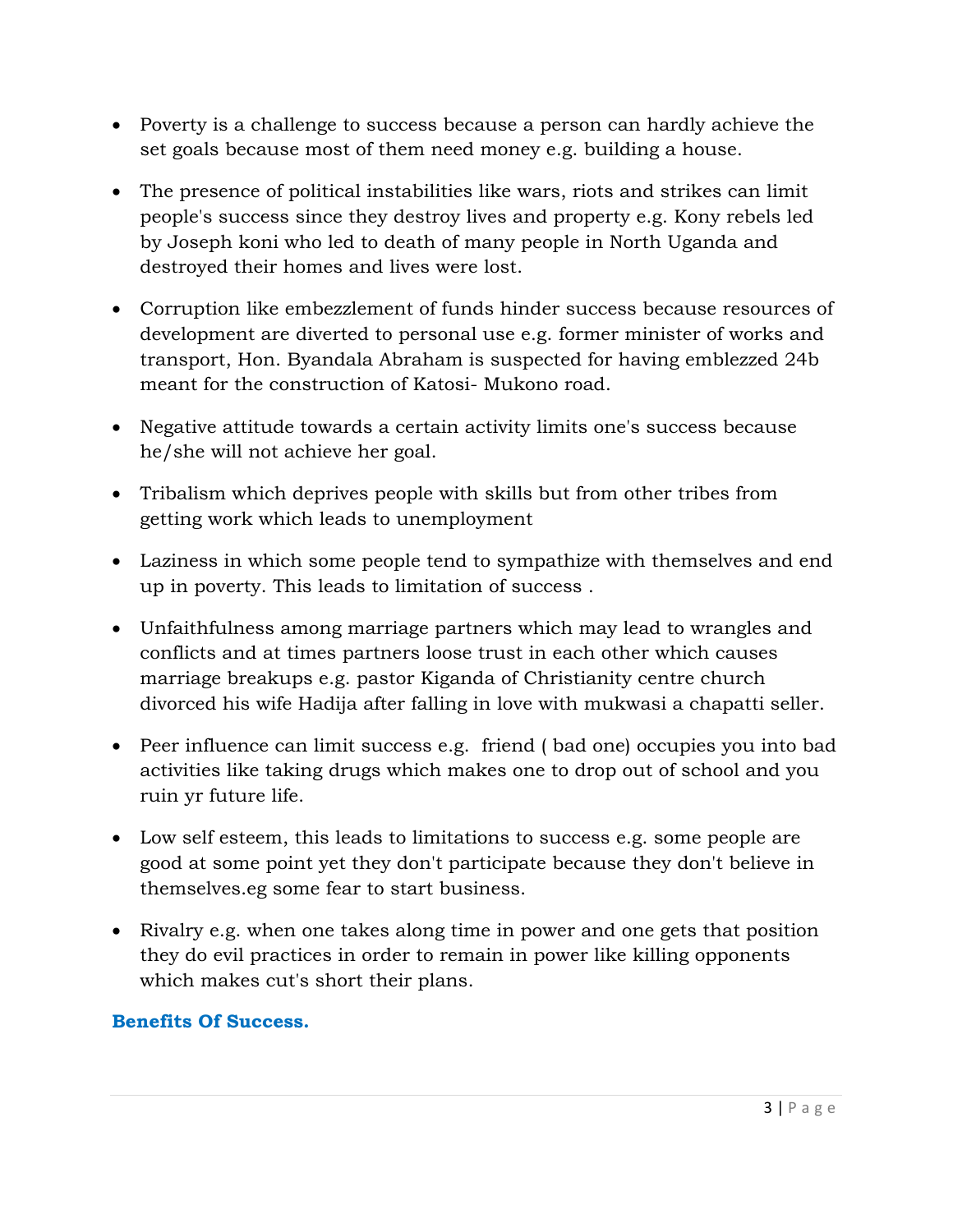- Successful people are usually popular *i.e.* known to many people and they enjoy many privileges e.g. Kiprotich who won a golden medal after participating in Olympics.
- Successful people are normally compelled to behave well because they have an image to protect.
- Successful people enjoy a high standard of living ie they are able to access good health facilities, have good accommodation since they have the money.
- Success promotes economic development, such people are in a better position to make substantial savings which they use in the long run to invest in various projects and they are able to accumulate, a lot of wealth e.g. Hon. Muyingo has invested in seeta high schools. This has enhanced development in mukono district.
- Success leads to creation of employment opportunities, this enables people to earn a living and they are able to support their respective families.
- Successful people e.g. business men enhance good relationship with people they work with, this promotes team work
- Success increases government revenue through payment of taxes which improves on the infrastructure of the country.
- Success has led to envagelism as many people read books that promote spiritual development that successful people write.
- Through success, people are able to attain skill e.g. in successful schools, old girls have been brought back to their schools to give advice to students on how to be successful by reading harder.

### **Christian Teaching On Success.**

- According to Christianity, success means establishing a close relationship with God. This can be done through prayer, respecting laws e.tc.
- Success means living justly and humble life in society e.g. one should fellowship and follow the teaching of the beatitudes in. (Matthew 5).
- Success requires perseverance in the case of challenges in spite of the suffering one should continue to trust God.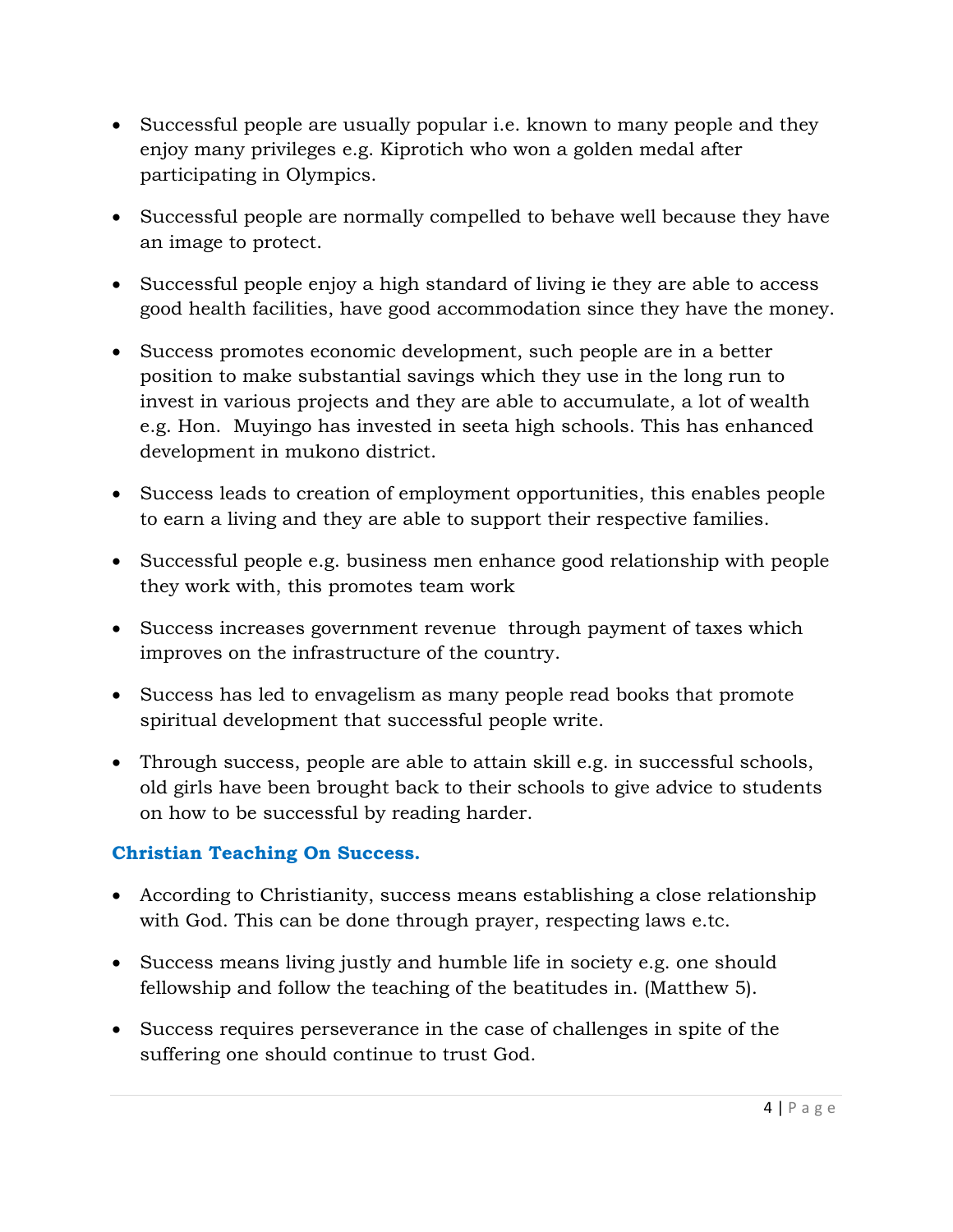- Being a person who serves others i.e. put others 1st before ones success means being in position to resist the devil by using the scripture.
- Success means being in position to forgive and pray for those who offend you.
- Success means being in position to sacrifice one's self for the welfare of others e.g. a rich man was required to give up all his riches in order to inherit eternal life.
- Christianity teaches us to work hard in order to achieve a good future both for urself and yr family.
- Success means Observing and following the 10 commandments, one cements the relationship btn him and God
- Success means Promoting dialogues between rivals, advocating for reconciliation and forgiveness among members it brings peace in society.
- Success meansLiving according to the beatitudes i.e. happy are the poor for the kingdom of God is theirs
- Success means Believing in Christ as the savior and Lord, one attains eternal life

### **Success In ATS**

In ATS, success was very important and many people struggled to achieve it through accumulating material wealth, promoting spiritual development, cultural and moral sustainance.

Understanding Success In ATS

In ATS, having wisdom and being wise was regarded as being successful because one was looked at as a source of knowledge to others especially those who would consult him.

In ATS, being born in a royal family or by a position of higher responsibility was looked at as being successful as one would later inherit the wealth.

In ATS, success was shared among the whole community e.g. if there was a good harvest, the community would come together to celebrate.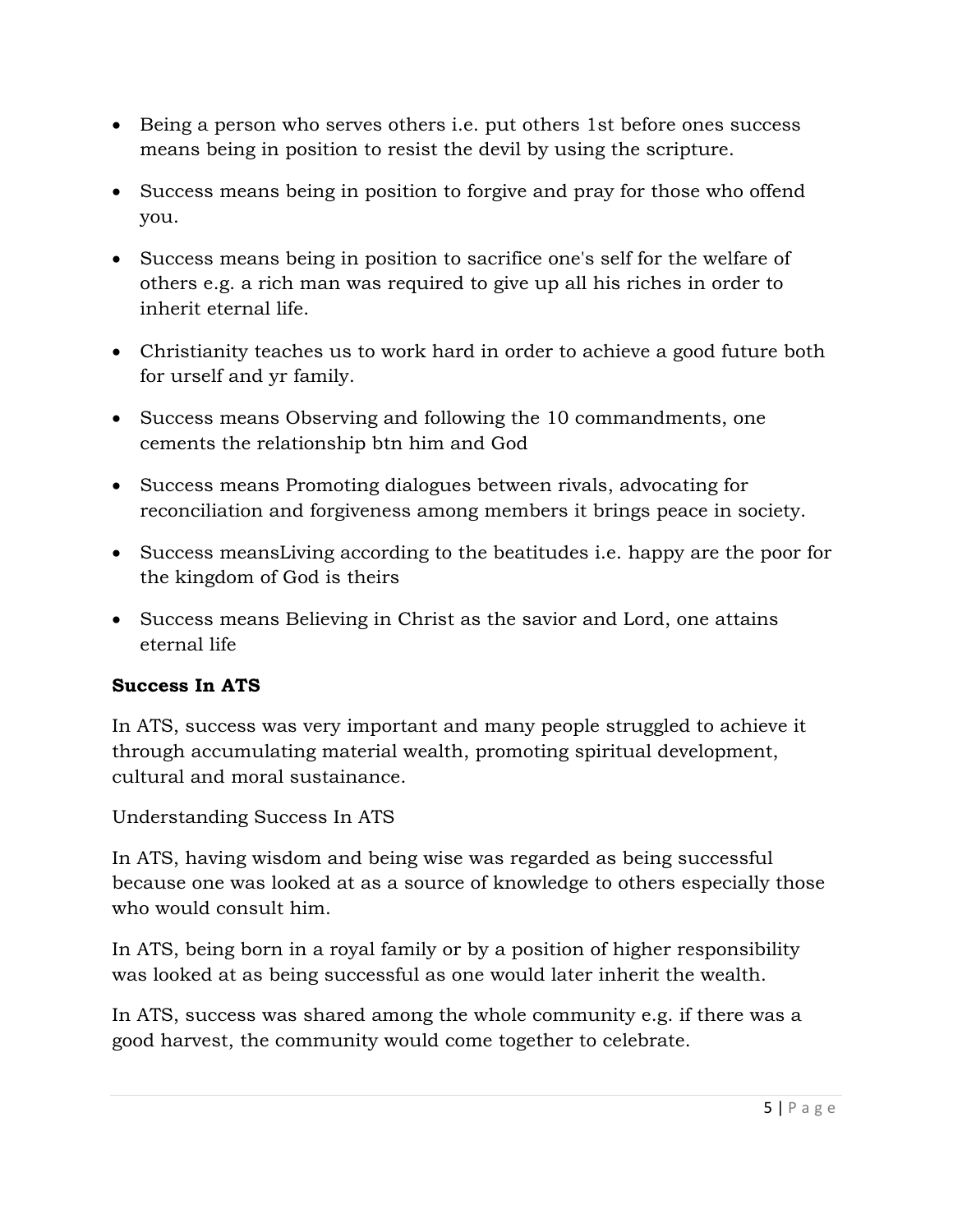In ATS those who related well with others were considered to be successful, such people promoted peace and harmony in the community.

In ATS possession of material wealth e.g. land, large herds of cattle, big homesteads e.t.c. was regarded as success such a person was considered to be rich.

In ATS those who had concerned for the people especially disadvantaged people e.g. blind, lame, orphans, widows, sick, old e.t.c such people made others feel appreciated and accepted in the community.

In ATS, success was attained through communal work e.g farming cleanliness " bulungi bwansi" individually as it promoted good sanitation.

In ATS, success was attained from birth e.g. girls were taught how to cook, boys were taught how to hunt and in the future, they would pass on the skills to their children.

In ATS, having disciplined hardworking children was success, as they accorded their parent's respect.

In ATS, marrying many women was regarded as success because marriage was compulsory and it enabled them create relationships with other families e.g. John Mbirti in his book African Traditional religion stated that " a man is never complete unless he is married even if he grows grey hair and even becomes toothless."

Having special gifts and abilities e.g. being in position to foretell about something and it happens having special abilities to heal certain healthy complications being in position to control rainfall, being in position to mend broken bonds.

Going through cultural norms e.g circumcision among the bagisu, this enabled them to make decisions, get married and even be in position to stand for positions of responsibility.

Having a good harvest, this ensured that people had plenty to eat and even exchanged the surplus. This was a sign of success.

## **Limitations Of Traditional African Success.**

In ATS Magic and witchcraft, this was a threat to human life and would lead to death and at times would cause harm to individuals e.g. among the banyoro, it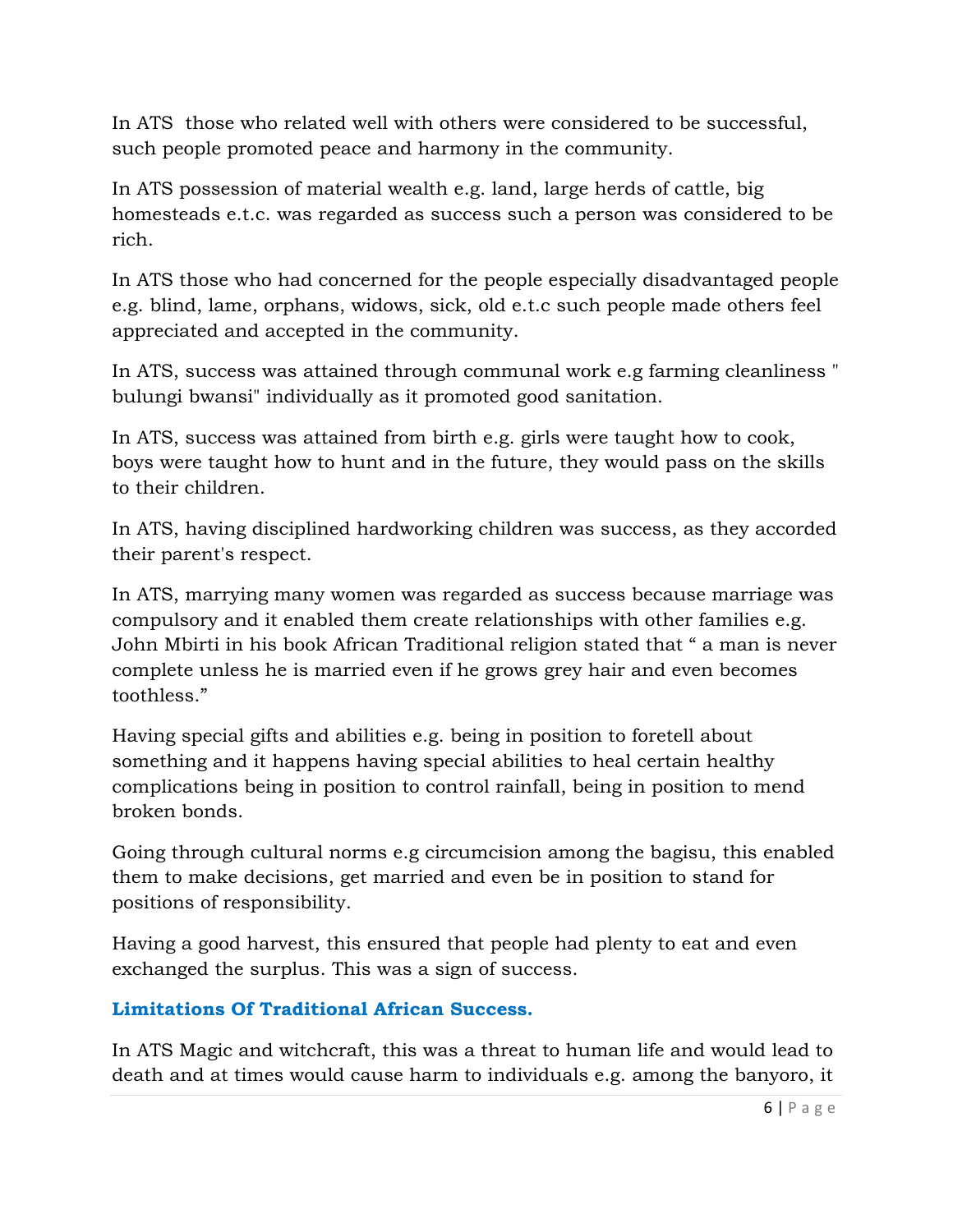was known that they used to possess people with demons and they duh in their graves in their gardens at nyt.

Lack of cooperation among the members of the community, this was expressed when people who were lazy and didn't want to work would not get part of the harvest.

Hatred and envy among people in society. This promoted unhealthy competition and it compromised performance.

Epidermic disease such as plagues, malaria, small pox, dysentery e.t.c. which led to death of many people hence limited the success.

Poverty. Some families had very few resources and had very few members who didn't do too much, such families only produced for subsistence existence.

Outbreak of wars among neighboring societies which gave pipo less time for development as they spent most of their time in preparations for the wars.

Natural calamities like floods, drought, earthquakes which destroyed their property like crops and life hence limiting people's success.

Pride among some people. This was expressed when rich people never felt empathytic for the poor people e.g. the orphans, old, elderly, sick and this limited success because of the unprivileged suffered a lot in their lives.

Denial of parental advice by some children who grew up in a wrong way and this limited their success hence failures to get suitable marriage partners.

#### **When Was One Declared A Failure?.**

One was declared a failure when;

He failed to provide and care for his family e.g. in the novel," things fall apart" by Chinua Achebe, Unoka failed to provide for his family.

He failed to marry more than one wife because marrying many wives was a sign of respect

A woman was barren, she was considered a failure as children were considered a blessing from the ancestor's

He died without having a responsible title in his clan e.g. Unoka died without a title.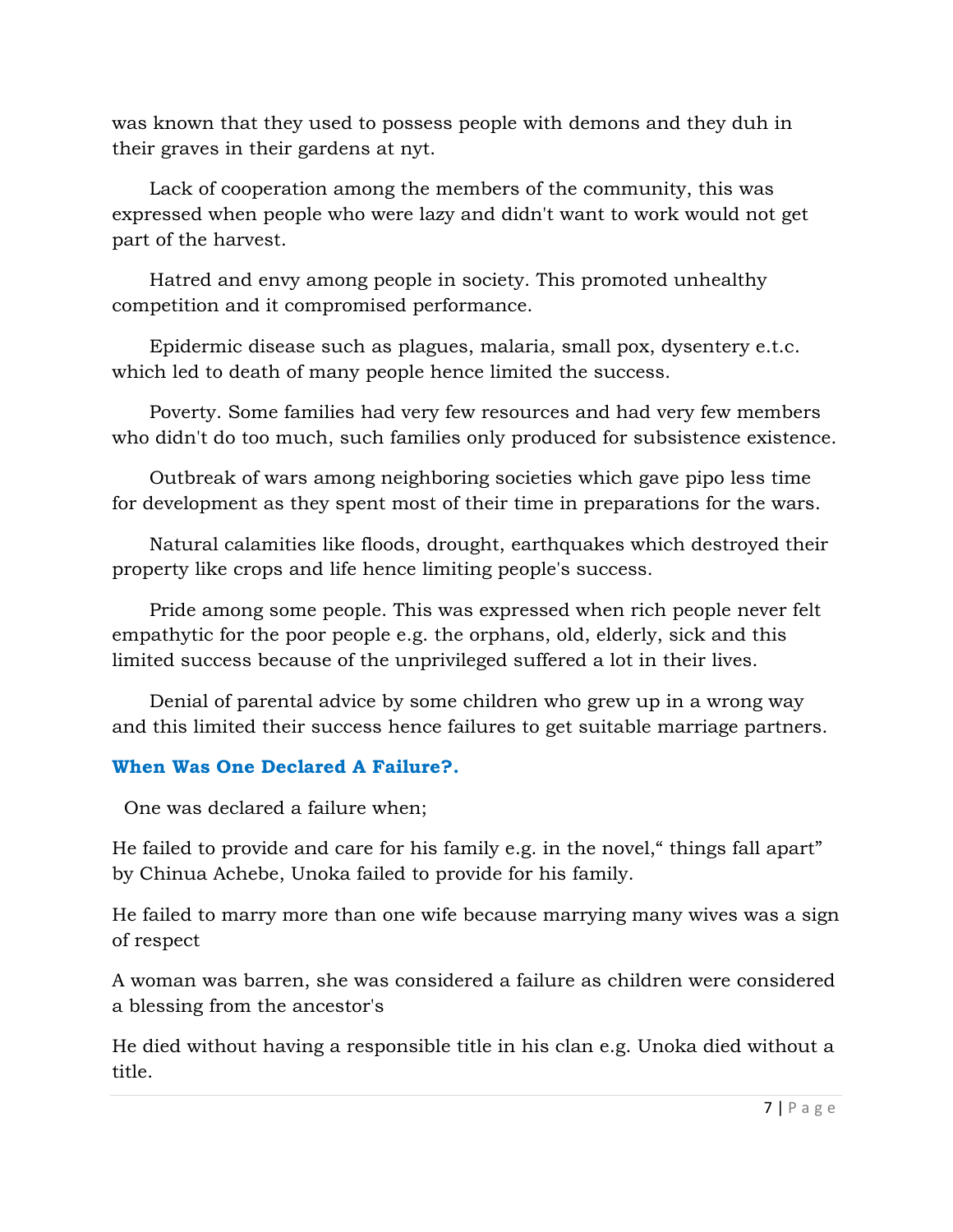His children were indiscplined due to poor grooming.

One failed to identify a partner to marry yet marriage helps to expand the clan through child production.

One was insane, mentally disturbed which would to destruction of property

One was overcame by fear of circumcision as it was a transition from childhood to adult hood

One had weird, funny behaviour like gossiping, practising witchcraft which led to death of people

One was defeated in a battle and made many people t lose their lives.

One was poor because one was considered lazy.

One was lazy, would fail to get food to eat.

## **Success In Church History.**

 The Christian church looked at success in various ways and they included;

In the early times, success of the church was looked up in terms of increase in number of converts i.e. the number kept on increasing up to date.

Success was also measured in terms of geographical entity covered. It was spread throughout the Roman empire, northern Europe and missionaries went to Asia, America and finally Africa.

There was also achievement made in art and design i.e. many beautiful buildings were decorated wiz pictures, sculptures.

The church also delighted in the role played by important men and such men were highly respected, they included popes, bishops, clergy, catechist, teachers e.t.c. since they preached gospel to people.

They also registered success in the area of music e.g, some people had unique abilities and were able to compose music which was used during worshipping e.g. Bishop Ambrose who composed hymns.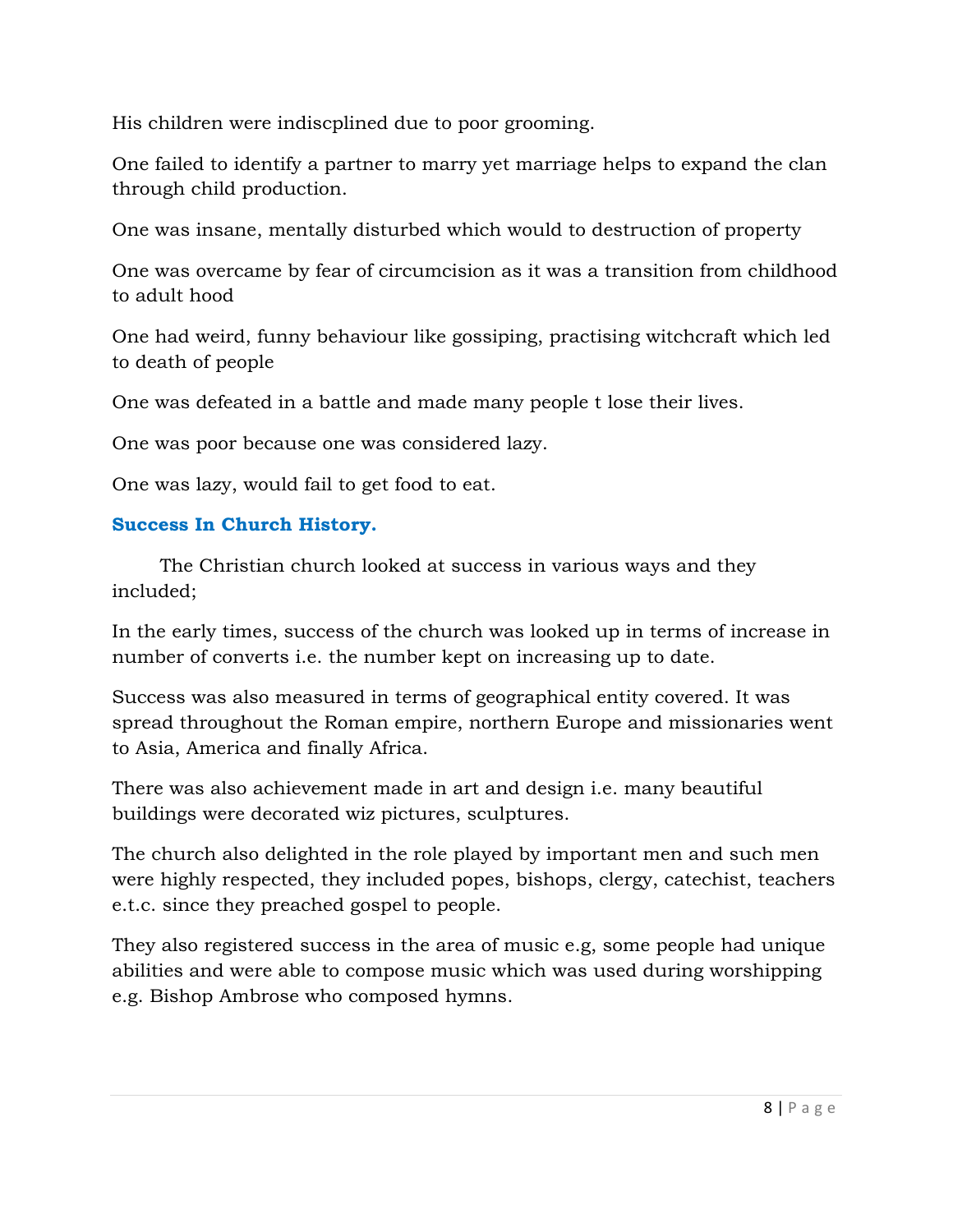Success was also reflected by the number of churches established e.g. St. Paul established chrch at Corinth which handled a number of issues that arose in that community.

There was also success in the area of designing publications, some people wrote letters to different communities to address a number of issues e.g. St Paul wrote a letter to the Corinthian community.

The church also translated scriptures into local languages and national languages. This helped people to read and understand the word of God e.g, Ludwig Kraft translated the NT of English bible into kiswahili.

Presence of spiritual gifts among the Christians e.g. some believers spoke in tongues, which they used to serve other people in the church e.g. Peter used the power of the holy spirit to heal a lame man who used to sit at the beautiful gate.

There was taking sacraments among the believers and the sacraments included baptism, confirmation, and holy matrimony. This was an achievement registered by the church.

Many Christians decampaigned slave trade because it undermines human dignity for example Dr.David Livingstone decampaigned slave trade and influenced many people to hate it.

Members of the early church also loved each other as an important value in their community e.g. they looked after the sick, orphans, widows and the poor.

 The people of Egypt especially the monks were influenced by their leaders to work hard ( pachomius). They were able to give away more than enough corn to feed all the poor.

However, there were instances in the early church that observers assumed were areas of failure yet in spiritual terms, they were areas of success.

The founder of Christianity was publically executed and all his close friends deserted him.

Some apostles who were very prominent were almost executed in Rome.

Perpetua and Felicity 2 young women from North Africa were martyred shortly after becoming Christians.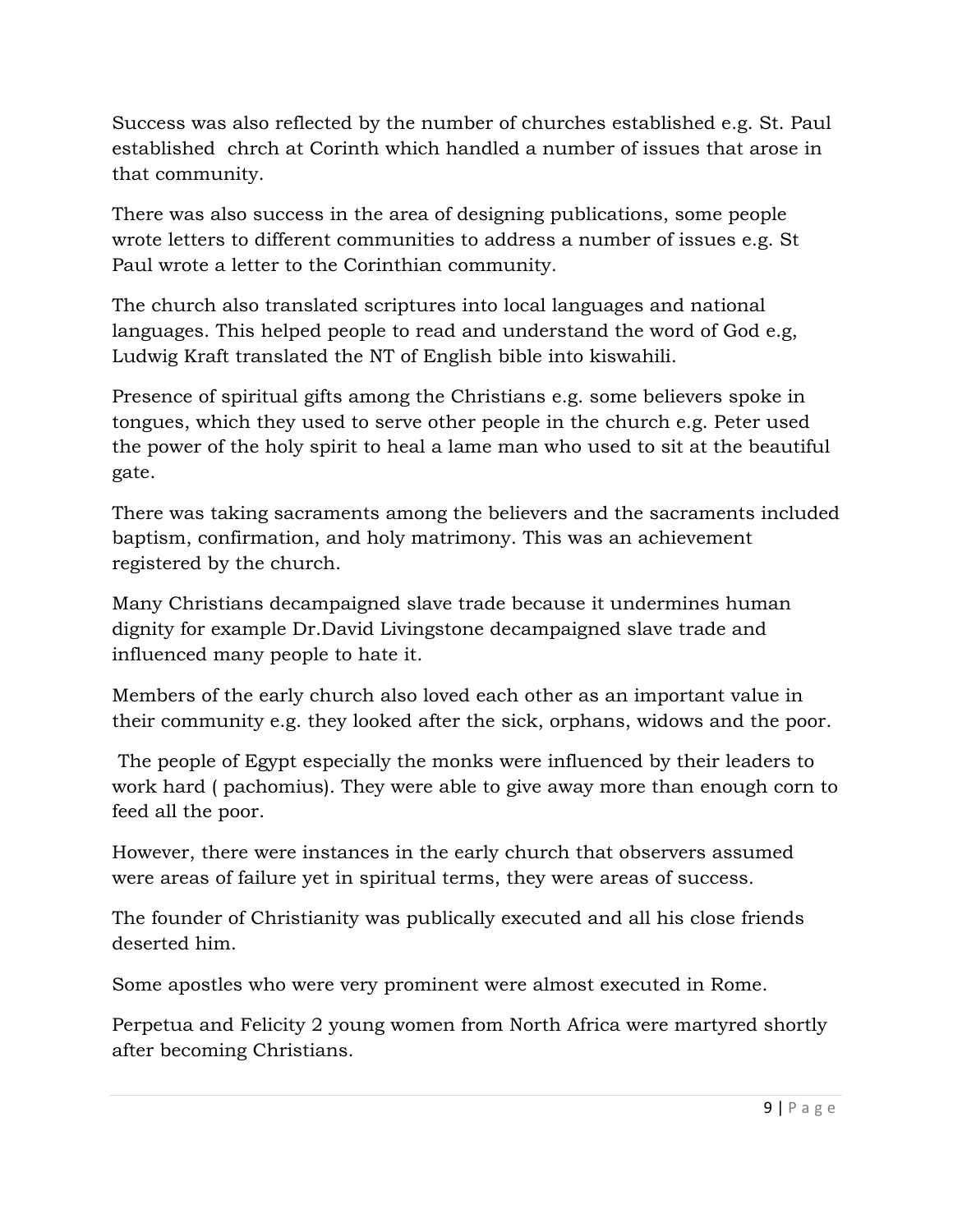Cyprian who gave up his corners in law to become a Christian and became a bishop after 2 yrs was martyred 10 yrs.

The Ugandan martyrs whom were young and energetic died shortly after being converted.

Martin Luther King who worked for the oppressed blacks in America was assassinated for it.

# **Achievements Made By Modern Church.**

## 1. Education

The church has established schools such as, Uganda martyrs Namugongo, St. Mary's College Kisubi. This has helped acquire knowledge and skills.

 The church has established tertiary institutions of learning for example universities like UCU, technical colleges and teacher training colleges to equip people with knowledge and skills.

The church has offered scholarships to students from poor families to enable them access the gift of knowledge, wisdom and understanding e.g. KULIKA by the Catholic community.

The church has published various books. Magazines, journals e.t.c. to enable people widen their knowledge.

The church has provided scholastic materials to needy students which has helped them to study.

The church has funded projects made by students which has promoted the education sector and motivates students to have a positive attitude towards practicals.

The church has advocated for girl child education through sentising parents to take girls to schools.

2. Health.

It has established hospitals which offer health care to people. They have established hospitals like Mengo, Namirembe, Nsambya.

It has participated in eliminating immunisable diseases through participating in immunization programs.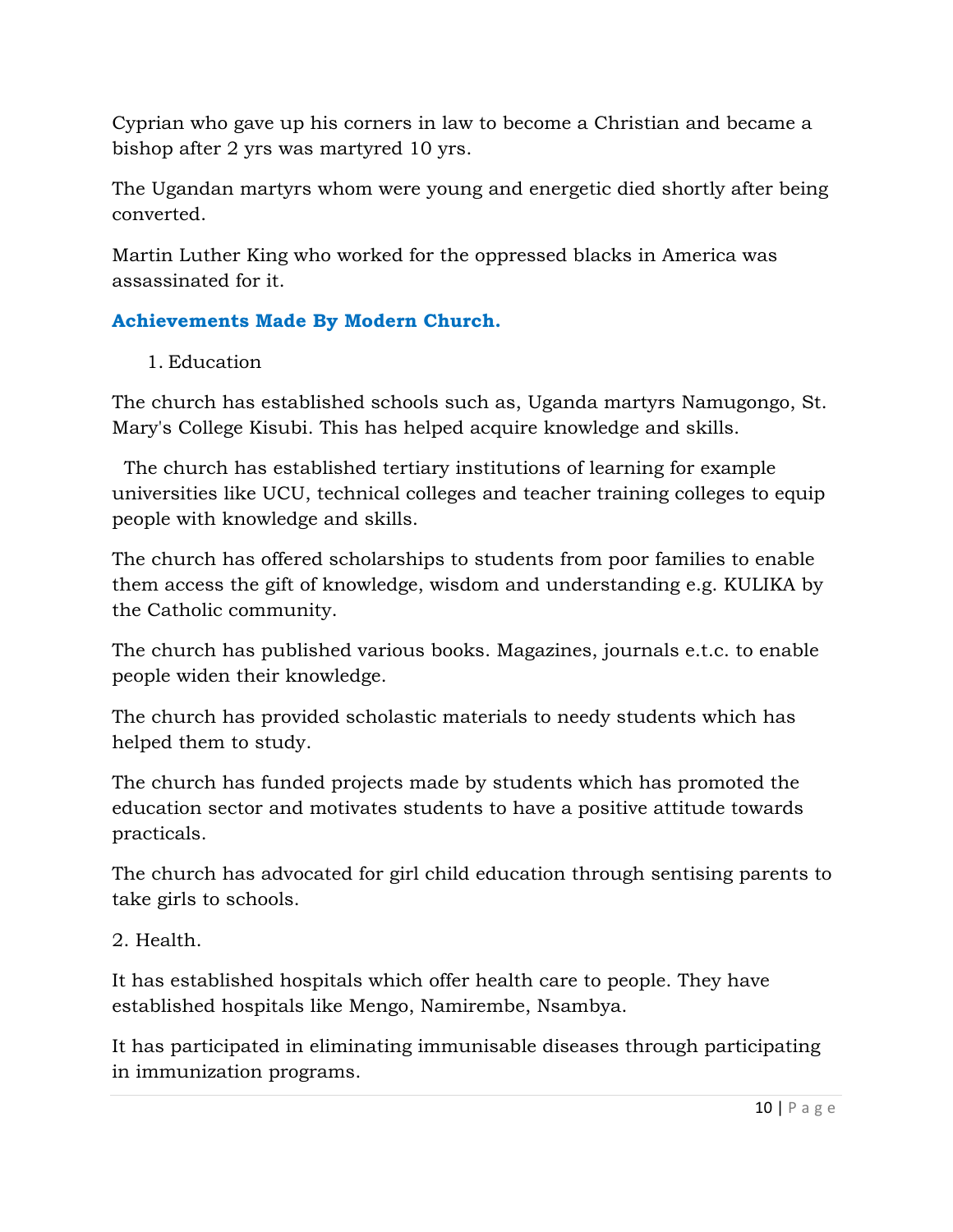The church encourages research by supporting people carrying out research. This keeps the medical team up to date.

The church encourages the use of European medicine which leads to elimination of diseases.

The church encourages adoption of African medicine which heals many diseases such as drug addiction.

It has influenced the government to issue linceses to specialists who are dealing in natural herbs. These have less side effects and some of them are effective e.g. Bro. Wasswas Anatolia, Mwebe of Nansana.

The church trains nurses and doctors who help in administration of treatment.

3. Evangelism.

It has translated the Bible into local languages, this enables the local people to read God's word.

It has established churches in different regions where people commune to worship God with minimal distraction.

It has promoted use of local music and musical instruments which sustains people's culture, enables people to develop their talents.

It has intensified revival movement and this enables people to grow spiritually.

It has printed out literature for spiritual growth.eg pastor kayanja wrote a book on the importance of the Holy spirit.

It has preached the gospel and converted many people to Christianity.

4. Social.

It has helped to liberate women, women can now take up leadership posts.eg pastor imelda namutebi pastor of liberty worship Church ln Kampala.

It has established mass media forms which people use to spread the gospel.eg top television of pastor senyonga where he preaches the gospel through p.five

It offers counselling services which enables people learn to live positively with their challenges.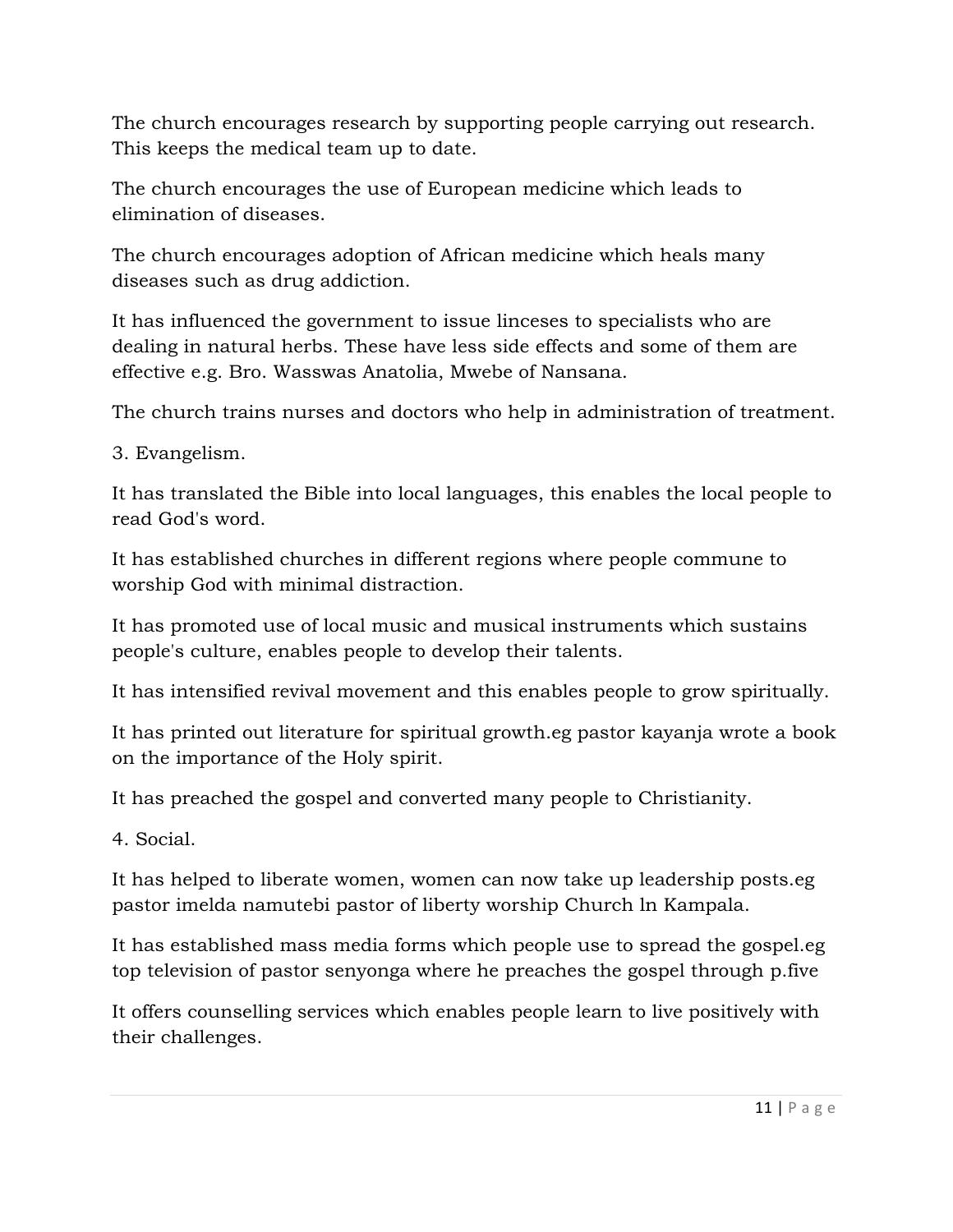It has designed programmes to help disadvantaged members in our community which makes them live a better life. for example rubaga church under pastor kayanja distributes food through the bucket projectto the needy

It has established institutions like banks, SACCOS which offer jobs to people, train people to save money and even keep their valuable documents.

## **Failures Of The Christian Church Today**.

Some pastors are greedy, selfish and corrupt and give some of the offertory money to themselves for example; pastor Muwanguzi who bought a hammer and gave it a personal number plate" Kiwedde".

There is a lot of division and disunity in the church. People usually split basing on status, appearance e.t.c.

There's a high rate of immorality in the church for example homosexuality, poor dressing which is highly condemned by God e.g. bishop Senyonga of Masaka who was supporting homosexuality.

The strict religious regulations scare people who would wish to joint the church. Some people have a feeling that they might not be able to sustain the required standard.

Some churches concentrate on the holy materials done preaching the word of God. In the long run, people they are supposed to connect well with God for example holy water in Namugongo.

Some pastors and preachers' preach about what people want for example getting money, job promotions and forget eternal life

Some church leaders are hypocritical like when they preach against immorality, adultery and homosexuality yet at the back, they carryout the same things.

There is a lot of competition among believers in some churches which forces them to engage in dubious activities like making one another, witchcraft, blackmailing yet Christianity demands for unity and love without any compromise.

Some church leaders discriminate people for example those who refuse coin money in their churches and only allow money.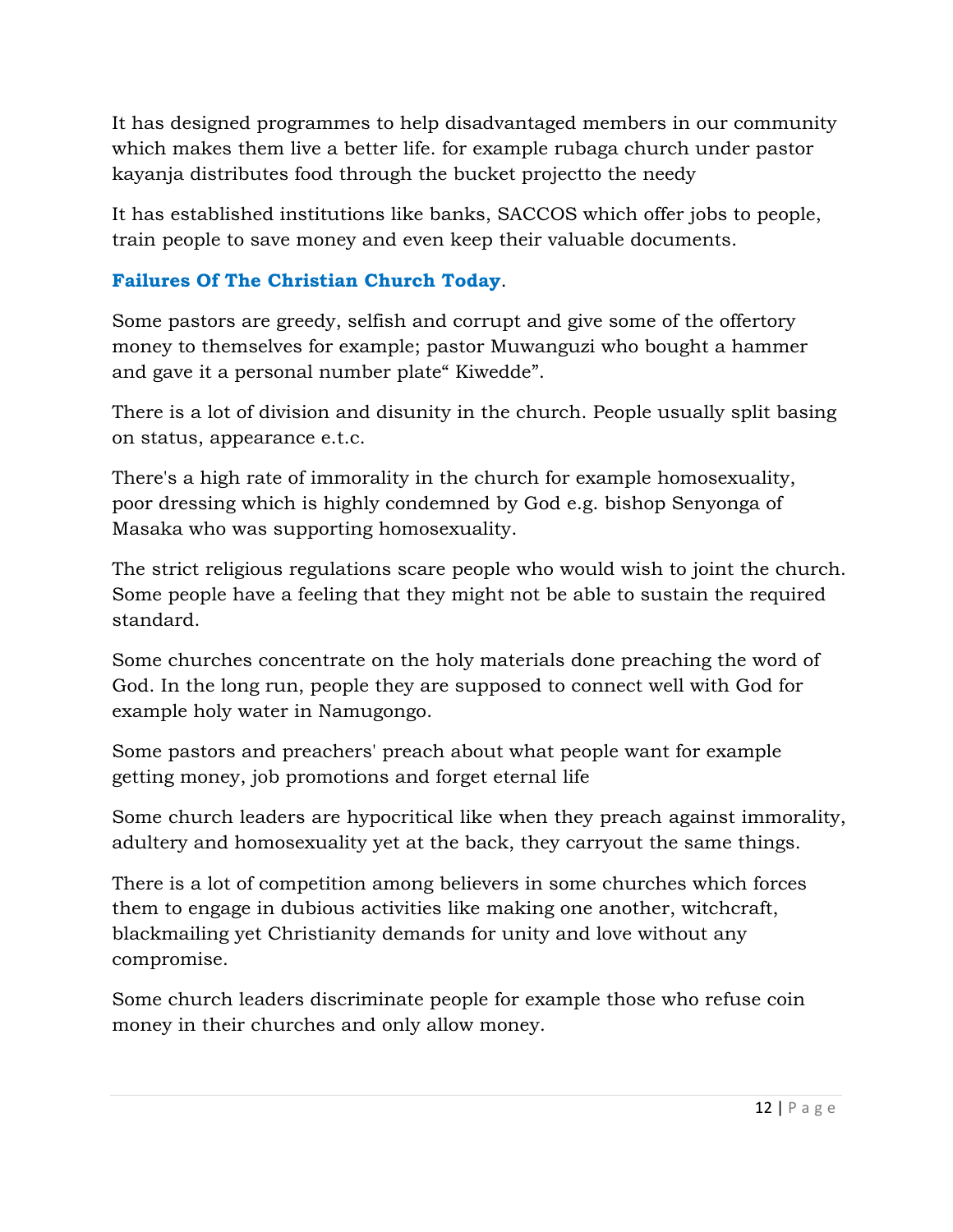Cultural rigidities hinder progress of the church. Some of the cultural demands conflict with church ideologies for example; polygamy in condemned in the church, female genital mutilation is also condemned.

Struggle for power and position of responsibility among believers, this is usually promotes quarells and use of dubious methods which are condemned by God.

Some believers believe that God is a harsh God. This creates fear among believers.

Some believers over concentrate on the ministry and its demands, such leaders usually neglect their families.

NB: What are the problems encountered by the church in trying to become successful?

### **Success In The Old Testament.**

Having wisdom in God is a manifestation of success, one is able to resolve a dispute e.g. King Solomon solved a conflict between two women over a child. He used his wisdom to identify the real mother of the living child. ( Kings 3).

Being free from slavery and exploitation was regarded as successas it led to freedom of people For example; the Israelites celebrated when they were set free from the Egyptian Bandage. ( Exodus 12).

Getting a child after a long time of waiting was regarded as success as it brught happinessFor example Job was rewarded more than twice after suffering for a long time.

To be successful meant living a righteous life for one would attain eternal life e.g. Abraham after his call, he was regarded to be holy and righteous. ( Genesis).

Serving only one God without any compromise e.g. the Israelites were cautioned to worship one God in order to promote peace with their God.

Fulfilling rituals like circumcision among the people was an area of success. Such a person was identified as a member of the Jewish community. (Exodus: 12:1ff). The passover meal was to be taken by males who were circumcised.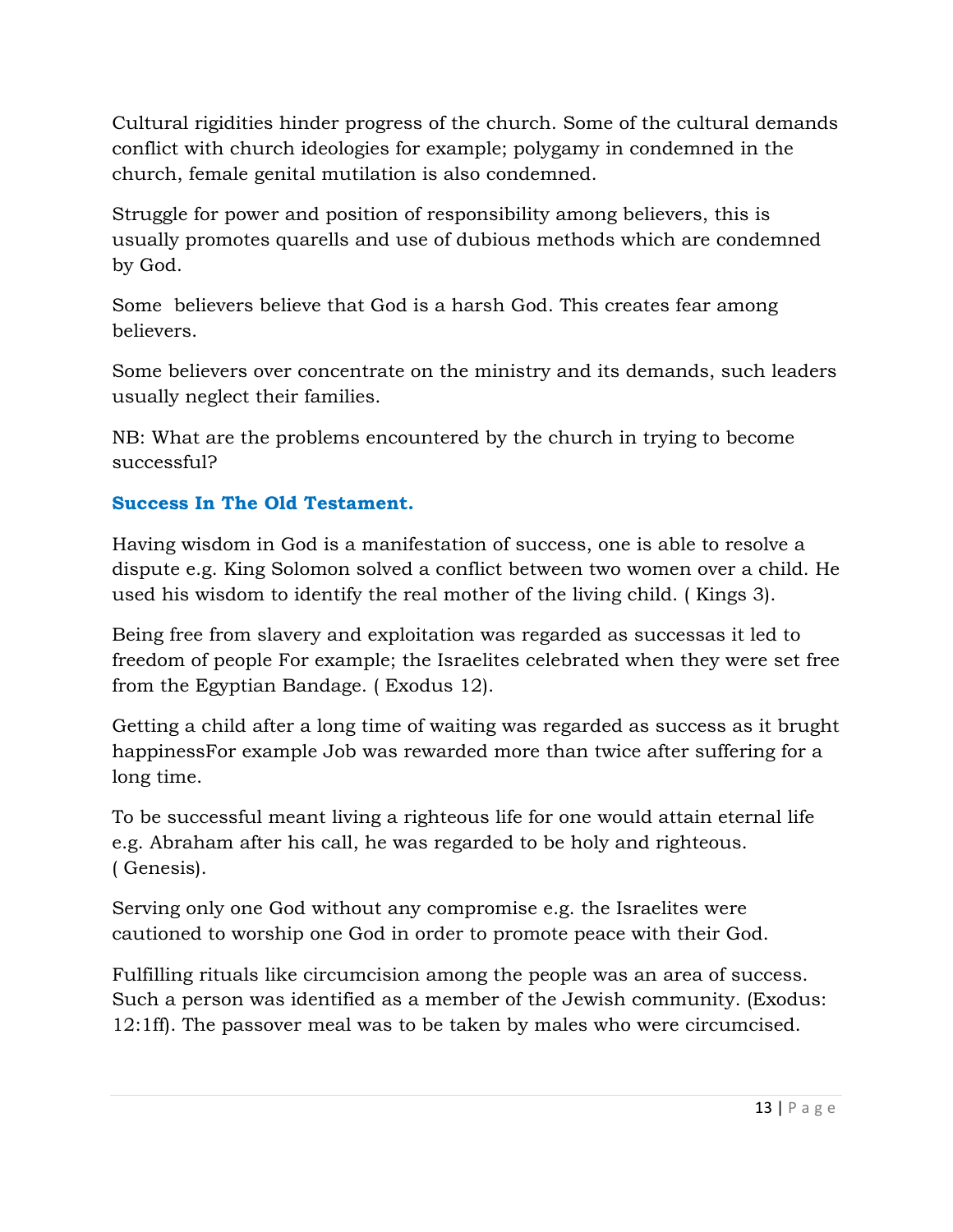God's manifestation among the Israelites was also evidence of success as it brought religious sanity among the people e.God appeared to Samuel where he delegated him responsblities. I Samuel chapter three.

Being cleansed or cured of an infectious disease was Olso an are of success for one increases his faith in God. Eg naoman was cured of leprosy by prophet elisha

Success was Olso reflected when one won a battle and delivered his people from death eg David killed Goliath and saved the Israelites from the Philistines.

Success is based on hard work as it brings in a lot of fruits and blessings to man.

Success is based on one's ability to endure suffering and overcome trials eg job accepted to suffer and God blessed him with great wealth

#### **Causes of failure in the old testament**

Disrespecting God's laws which annoys God. E.g Eve failed to respect God's laws by eating the forbidden fruit and God punished her.

Lack of self control which made people to engage in sexual deviations eg king David seduced Bathsheba Uriah's wife and impregnated her.

Being selfish made people act against God's will e.g king Saul disobeyed God by sparing the fatty animals

Polygamy made people sin against God as it was against the covenant law e.g king Solomon who had many wives and concubines who tried to make him worship their gods.

Jealousy made people disobey God yet they were to love one another e.g. Joseph the son of Jacob was sold by his brothers to Egypt.

Lack of faith in God like Israelites who started worshipping an idol ( golden cow) thinking that God had abandoned them.

Betrayed among people causing many deaths

Hatred among people led to disunity and separation of people e.g Absolom hated Amon and therefore plotted for killing to pay him back for raping Tamar.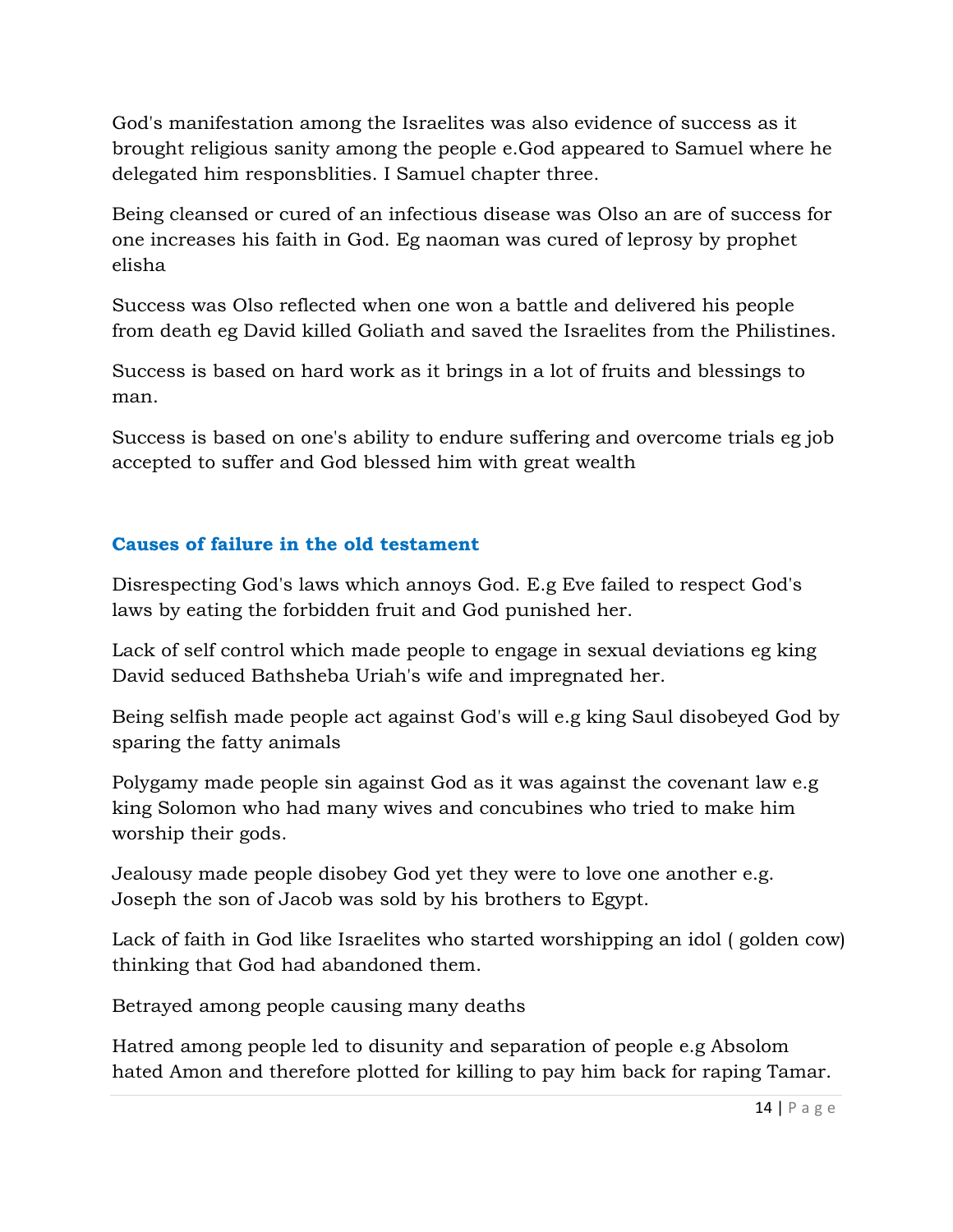Failure to supervise those who delighted responsibilities for example Eli's sons encroached on the sacrifices and their father lacked knowledge about it.

Being greedy, this made Samuel's sons demand for bribes from people. In that way, they deprived the poor people of a right to be successful.

### **Assignment.**

Qn. Give the differences between NT teaching on success and ATS teaching on success.

Qn. Give differences between NT teaching on success with modern society.

## **Ways In Which Job's Life Reflected Both Failure and Success.**

A. Successes

He was faithful to God and remained faithful even in the face of afflictions.

He commanded respect from the people i.e. very many friends confessed positively about him.

He reflected wisdom in the way he responded e.g. when he reminded the wife to welcome good and bad situations but the wife was advising him to curse God and die.

Job maintained a good relationship with God because he continued to praise and pray to God.

Before the 1st affliction, Job was blessed with children and many valuable resources. And after the afflictions, God greatly blessed the last part of his life.

Job was very healthy and protected by God. Even Satan had to get permission from God to get access to him.

b. Failures.

Job thought it was God who had tormented him and insulted him to an extent that he thought he had no mercy for him.

Job was a failure when he reduced his faith and cursed the day he was born because he had nothing to live for. (Job 3:1-3).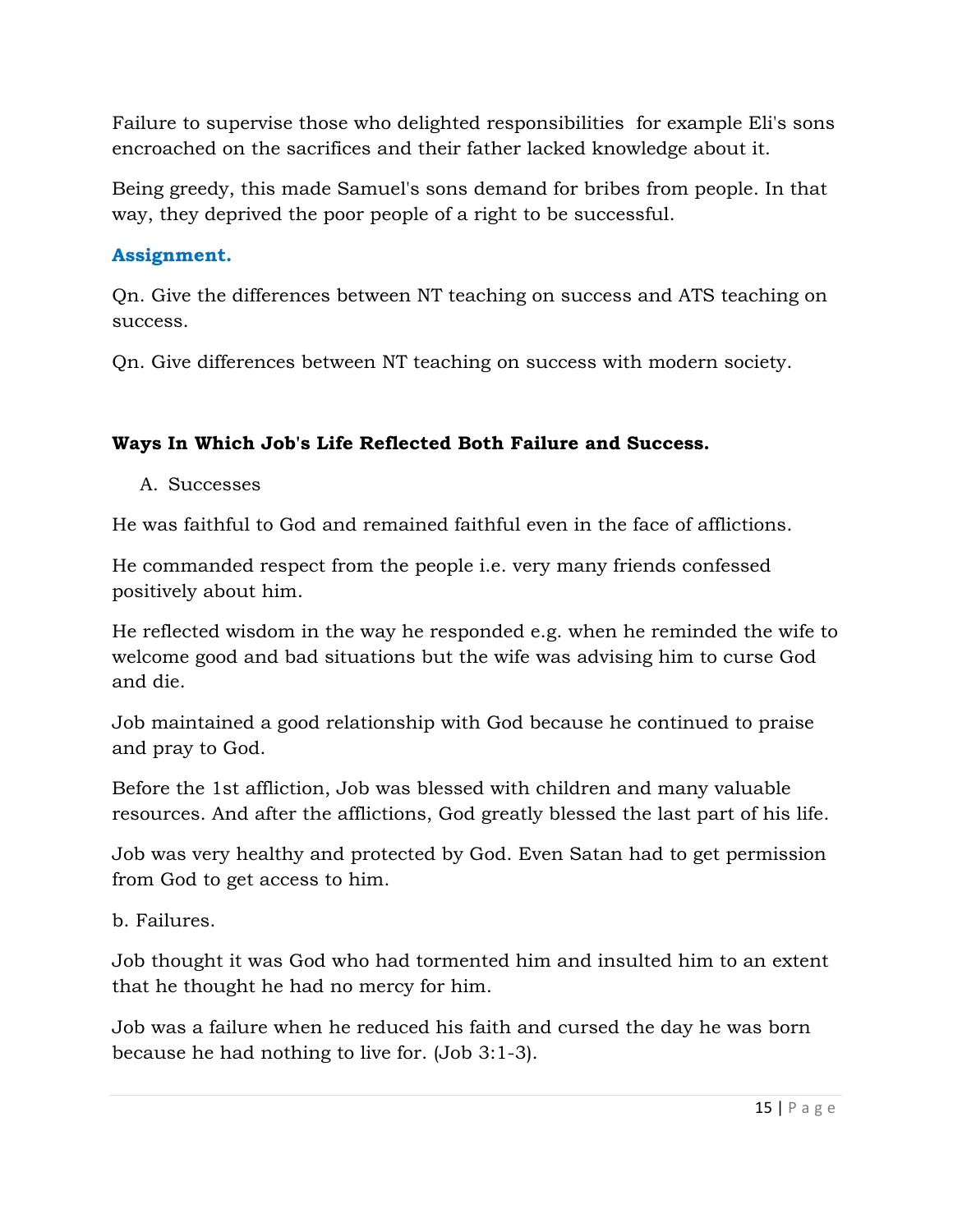Job took the comfort of his friends to be torments to him e.g. he was not thankful for the advice his friends gave him.

At some point, Job was a failure because he lost all his children and wealth that was so much important to his life and he became a poor and afflicted man including his friends deverted and discriminated him.

Job was considered as failure by his friends who thought he was sinful and told him to report as it was believed God rewarded those who were righteous and punished the wicked.

Job was considered as a failure when he lost hope in God and started saying a lot of foolish things that couldn't help to change the situation.

Job was considered a failure when he lost self control and faith in for example when he said when an innocent person suddenly dies, God laughs.

Job was considered a failure when he cautioned God's wisdom and complained e.g. when he asked God what charge he had against him.

### **Success In The New Testament.**

Success means doing the will of God. People are to glorify God by doing what is good to him and also benefits other people. (Corinthians 10:31).

Success was seen in the coming of Jesus as a saviour to mankind. He brought everlasting life to man. (John 3:15-16).

The new testament teaches that being loyal to God by obeying ones will reach the kingdom of God. (John 4:34).

It teaches that stability in marriage is a reflection of success as it brings about joy in marriage.

It teaches that suffering and perseverance leads to success. Apostles suffered but they succeed in their missions. Jesus suffered humiliation but he persevered and he is now seated on the right hand of the father.

It teaches that praying frequently also leads to success as it helps to unite people with God.

The NT teaches that accepting Jesus as our personal saviour is success because they will see God because Jesus is the way to the father.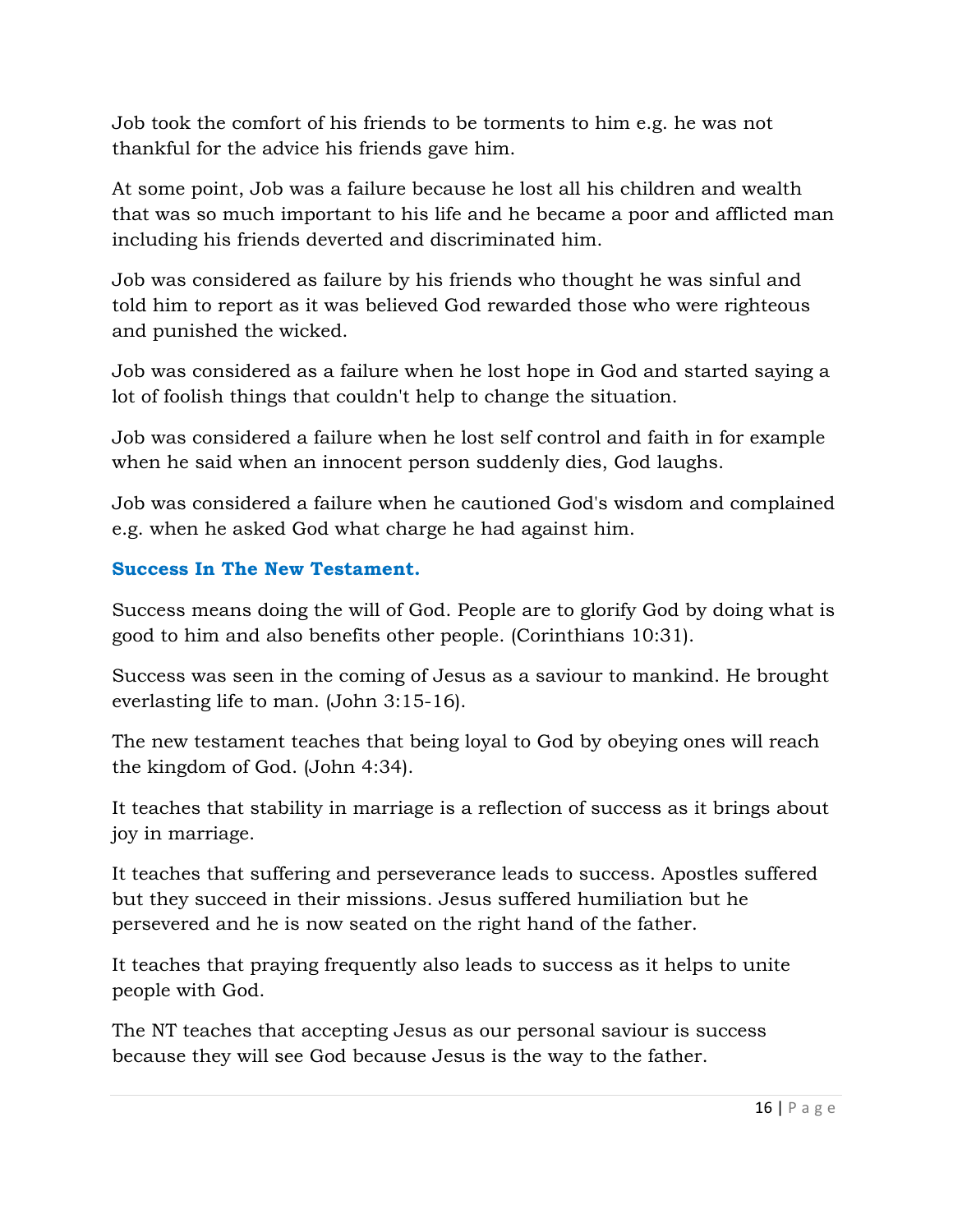Baptism according to the new testament makes one successful because being baptised, one becomes a new number of God's family.

The new testament also teaches that success is about forgiveness of those who do wrong to us e.g. Jesus forgave those who crucified him as he said, " father forgive them because they don't know what they are doing. "

Having compassion for others is manifestation for success for example caring for the sick, giving the needy, for they will get a reward in heaven.

## **How Jesus' Life Was A Success Despite His Suffering.**

He died and resurrected from the dead. In this way he conquered man's worst enemy.

He redeemed man kind from death and reconciled man with God by dying for him on the cross.

He taught, preached and made a positive impact on the people for example when he used the parable of the sower.

He enabled the believers to understand the different levels of taking in the word of God by use of parables

Jesus was successful because he performed miracles like walking on water, healing the sick. This was instrumental in the sense that it boasted the believer's faith.

Jesus encouraged reconciliation between strained parties for e.g. when he dinned at Zaccheaus' home. This motivated him to gain courage to repent to the people who wronged.

Jesus was looked at as a wise man because when he was still young he used to challenge old men. (Luke 2:41-52).

Jesus overcame temptations by using scriptures to defeat the devil. In this way, he tried to avoid serving hi interest, prestige and power.

He gave a very good example of a good leader in order to teach others a lesson. He washed the disciple's feet. This is portrayed that a leader had to act as a servant.

He changed perception about the Sabbath. This made people become free and they were able to enjoy the Sabbath.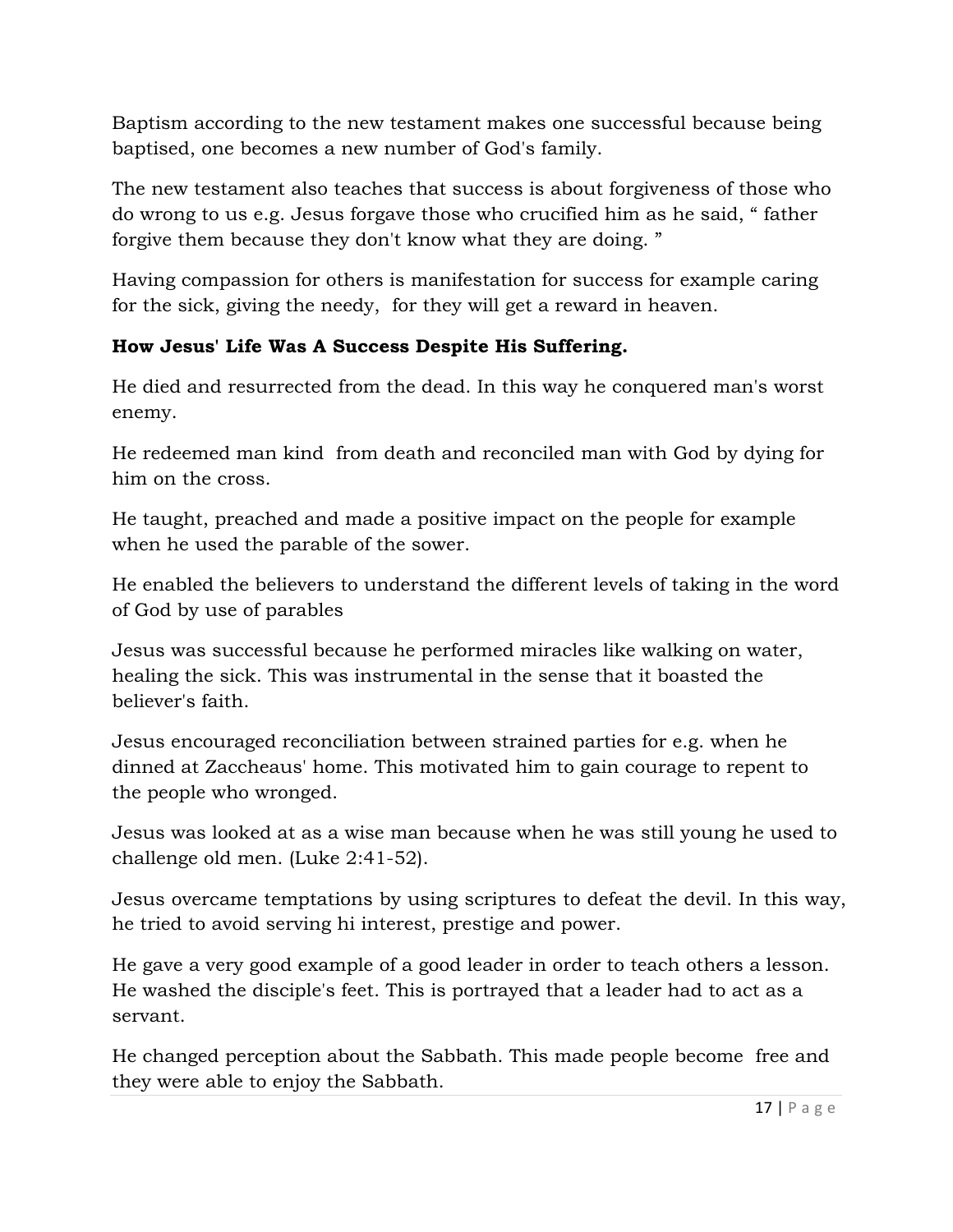He interacted with those who were magnalized. This made them feel accepted in the community.

He was successful in the way that he preached the word of God and was able to bring many people to the kingdom.

## **Reasons Why Jesus' Life Seemed A Failure To The People Of His Time.**

Jesus' life seemed a failure to the people of his time because he was betrayed by one of his disciples.

Jesus was from a humble background i.e his father was a carpenter, a carrier that was undermined at that time. This disappointed many people.

Jesus freely associated with people who were undermined in their community for example the leapers, prostitutes, tax collectors.

Jesus acted like a servant not a ruler as people expected him to give orders and even enjoy a lot of privileges but he used to put other people's interests first.

He accepted to be tortured and crucified at Golgotha, without resisting which made him look powerless to the people of his time.

He challenged strict observation or the law yet the Pharisees were so proud about the law. ( sabbath law). This made him conflict with the teachers of the law.

He convinced by using the power of love yet other leaders he used to serve with used to use power.

He once showed the public that he was scared of what he was going to go through and he prayed to God if possible to change his destiny.

Jesus was condemned a failure when he told the people that he will destroy the temple and rebuild it in 3 days and this indicated that he was insane when people replied that the temple had taken more than 40 years to be built.

He was considered a failure when he cursed the fig tree and it dried up overnight yet people considered him to be a Messiah who would bring hope to the people.

He was a celibate and had no children yet children were a source of success among the Jews.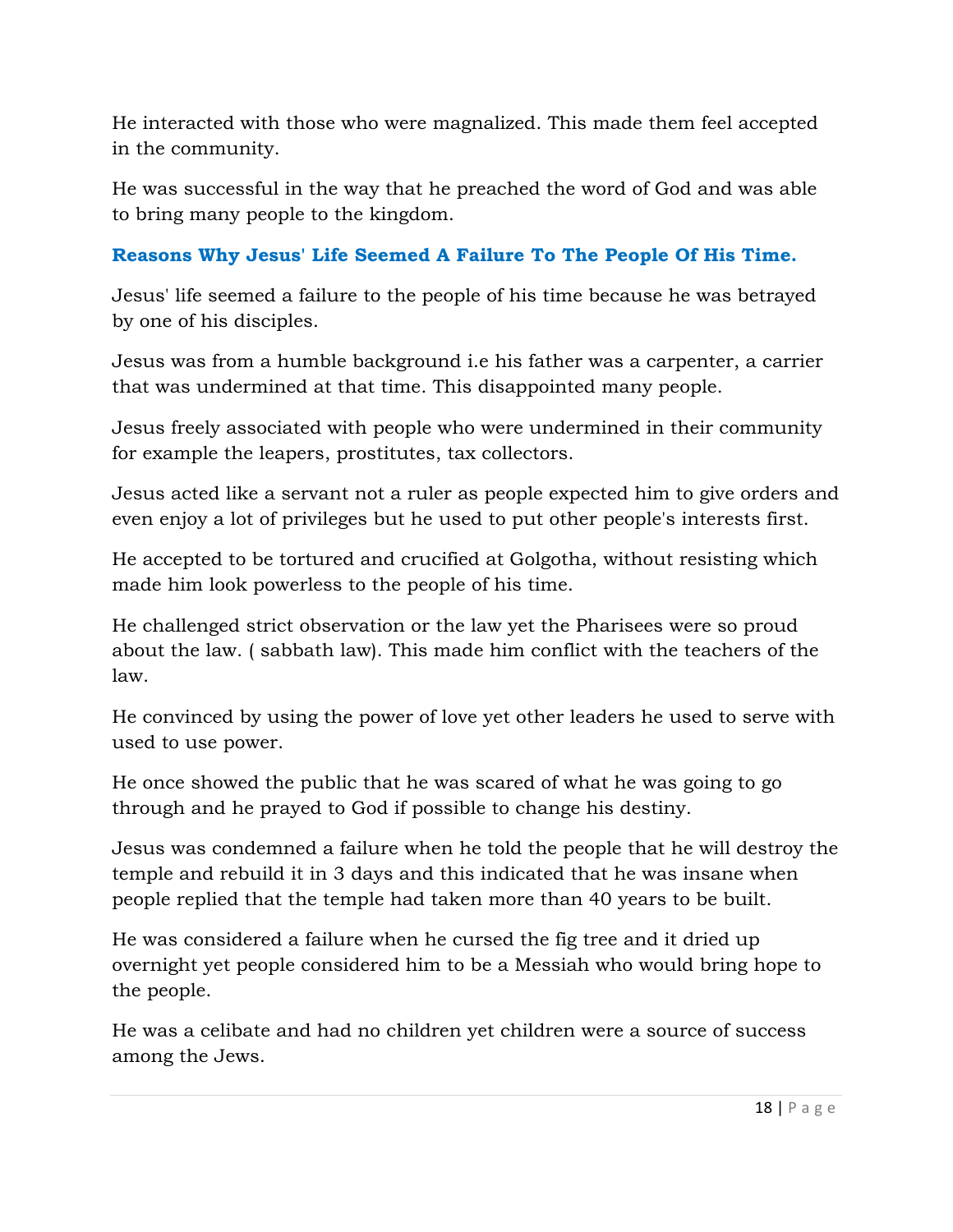#### **Questions**

1a. How did the missionaries involve themselves in the affairs of Africa?.

b. What lessons can Christians of today learn from them?

2a. Using relevant examples, show that missionaries who came to Uganda were good workers.

b. In what ways are the Christians acting as change agents in their community?

3a. Using examples, give services of the church to the people in Uganda today.

b. In what ways did Jesus exercise his authority?

4a. When was one happy in the old testament?

b. What lessons do Christians learn from Jesus' teachings about true happiness in Matthew 5:1-11).

5a. Explain the change that Abraham underwent after his call.

b. How did the coming of the holy spirit transform the ways of living of apostles?

6a. By use of examples, explain ways in which the Uganda martyrs expressed the commitment of their new faith.

b. How similar are those ways to those of the apostles?

7a. In what ways did Peter Claver promote justice of slaves?

b. Explain the causes of injustices that the prophets of God condemn in the old testament.

8a. Why was the Sabbath very important to the people of Israel?

b. Explain problems that have resulted from passive leisure today?

9a. Compare work today with work in African traditional society.

b. What is the biblical teaching about work?

10a. How did the fall of man in Genesis 3 mark the beginning of unhappiness to mankind?

b. Why did Jesus' coming bring to an end man's happiness?